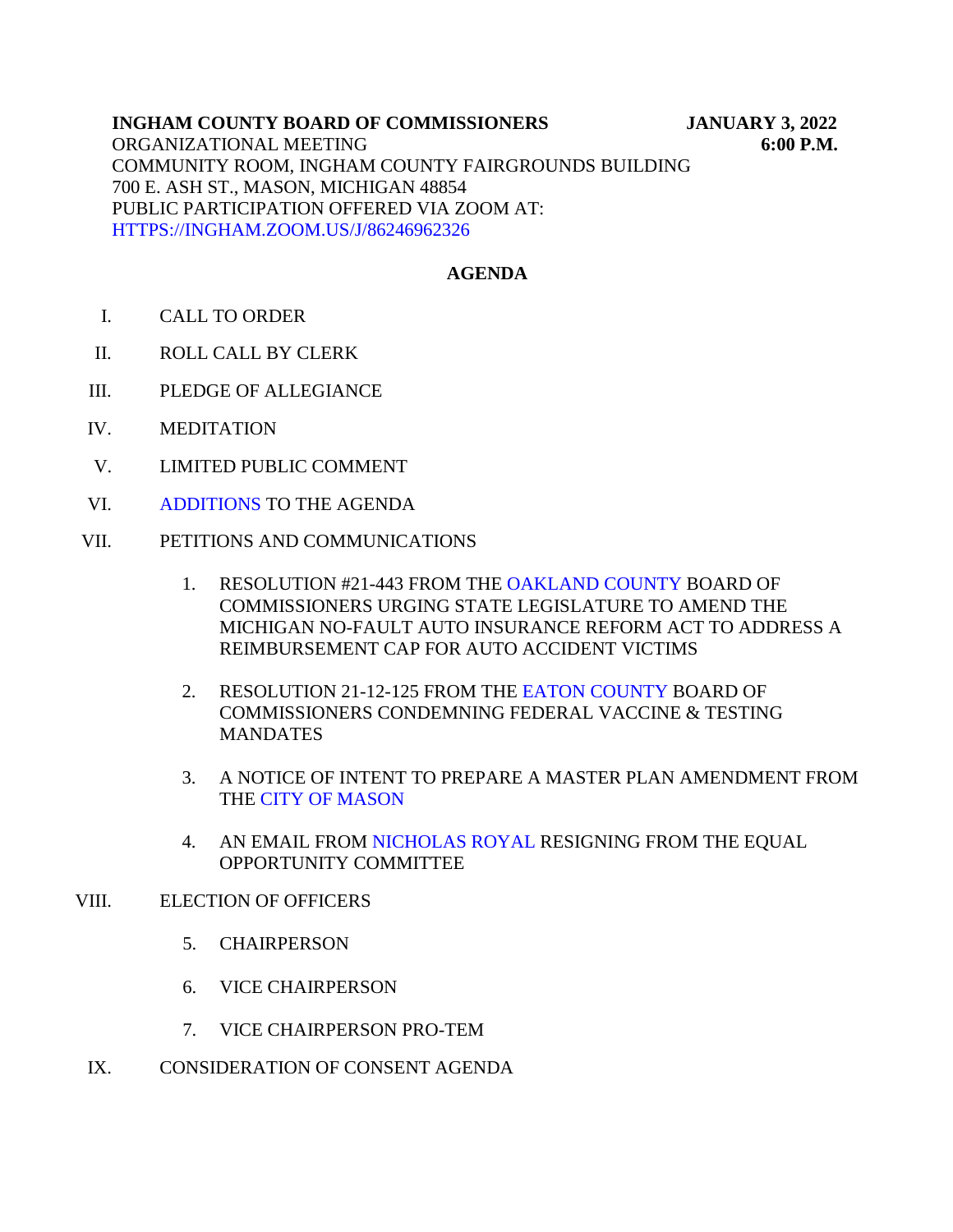- X. COMMITTEE REPORTS AND RESOLUTIONS
	- 8. RESOLUTION APPRO[VING THE 2022 2024 COLLECTIVE BARGAI](#page-10-0)NING AGREEMENT WITH THE OPEIU TECHNICAL CLERICAL UNIT
	- 9. RESOLUTION APPROVING THE 2022 2024 COLLECTIVE BARGAINING AGREEMENT WITH T[HE OPEIU SUPERVISORY UNIT](#page-11-0)
	- 10. RESOLUTION APPROVING THE 2022 2024 COLLECTIVE BARGAINING AGREEMENT WITH T[HE OPEIU FAMILY COURT UNIT](#page-12-0)
	- 11. RESOLUTION TO APPROVE A LETTER OF UNDERSTANDING BETWEEN THE COUNTY OF INGHAM & THE TECHNIC[AL, PROFESSIONAL](#page-13-0)S & OFFICEWORKERS ASSOCIATION OF MICHIGAN (TPOAM)
	- 12. RESOLUTION APPROVING THE 2022 2024 COLLECTIVE BARGAINING AGREEMENT WITH T[HE UAW ZOO UNIT](#page-14-0)
	- 13. RESOLUTION APPROVING THE 2022 2024 COLLECTIVE BARGAINING [AGREEMENT WITH THE ICEA ASSISTANT PROSECUTING ATTORNEYS](#page-15-0) UNIT
	- 14. RESOLUTION TO APPROVE SETTLEMENT OF LAW[SUIT PATRICIA KIDD](#page-16-0) VS INGHAM COUNTY
- XI. SPECIAL ORDERS OF THE DAY
	- 15. STANDING COMMITTEE APPOINTMENTS
	- 16. OTHER APPOINTMENTS
- XII. PUBLIC COMMENT
- XIII. COMMISSIONER ANNOUNCEMENTS
- XIV. ADJOURNMENT

### **THE 2022 MEETING SCHEDULE IS INCLUDED ON THE NEXT PAGE**

THE COUNTY OF INGHAM WILL PROVIDE NECESSARY AND REASONABLE AUXILIARY AIDS AND SERVICES, SUCH AS INTERPRETERS FOR THE HEARING IMPAIRED AND AUDIO TAPES OF PRINTED MATERIALS BEING CONSIDERED AT THE MEETINGS FOR THE VISUALLY IMPAIRED, FOR INDIVIDUALS WITH DISABILITIES AT THE MEETING UPON FIVE (5) WORKING DAYS NOTICE TO THE COUNTY OF INGHAM. INDIVIDUALS WITH DISABILITIES REQUIRING AUXILIARY AIDS OR SERVICES SHOULD CONTACT THE COUNTY OF INGHAM IN WRITING OR BY CALLING THE FOLLOWING: INGHAM COUNTY BOARD OF COMMISSIONERS, P.O. BOX 319, MASON, MI 48854, 517-676-7200.

## *PLEASE TURN OFF CELL PHONES AND OTHER ELECTRONIC DEVICES OR SET TO MUTE OR VIBRATE TO AVOID DISRUPTION OF THE MEETING*

### **FULL BOARD PACKETS ARE AVAILABLE AT: www.ingham.org**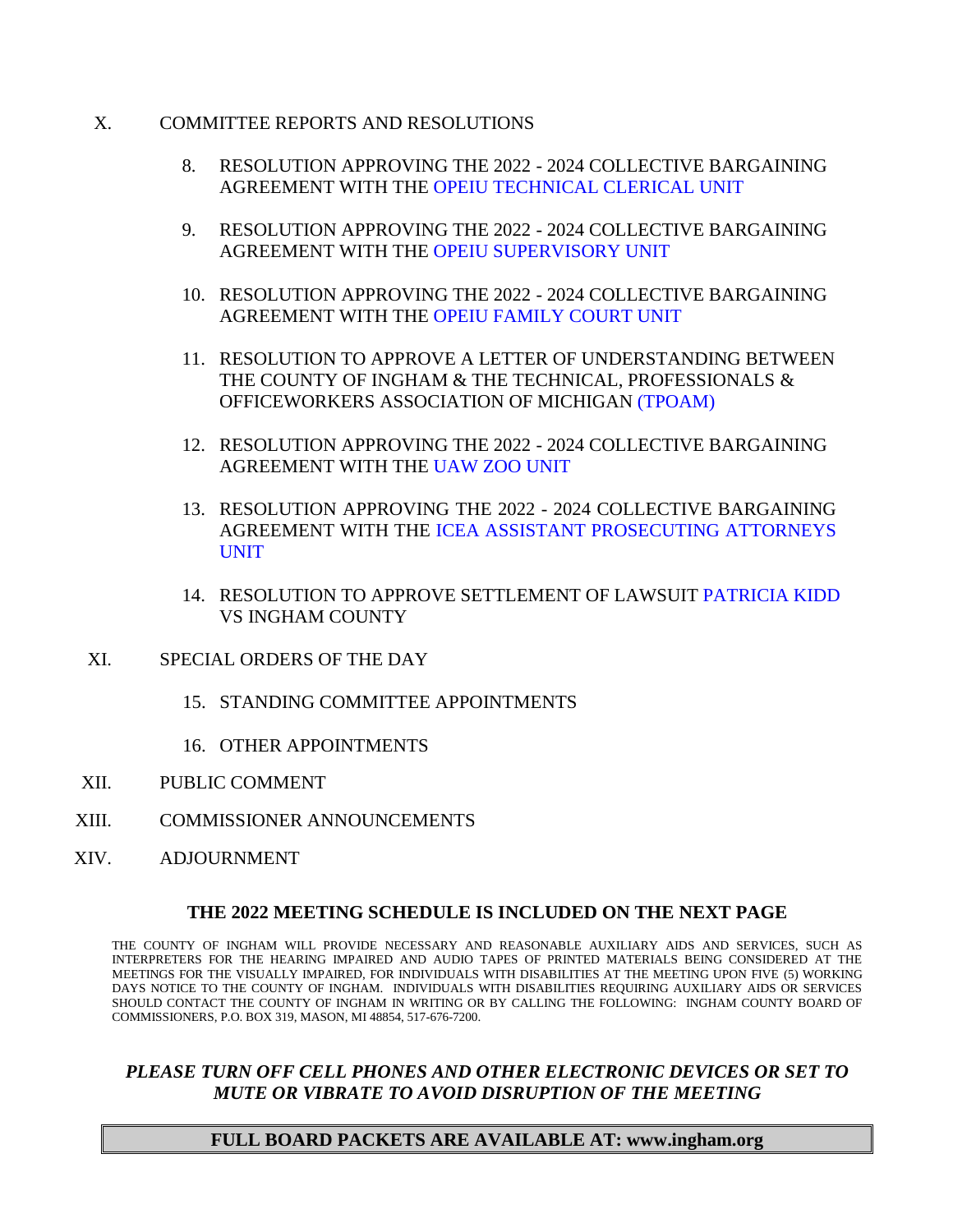### **INGHAM COUNTY BOARD OF COMMISSIONERS 2022 MEETING DATES**

| Monday, January 3     | $6:00 \text{ pm}$ | <b>Organizational Meeting</b> |
|-----------------------|-------------------|-------------------------------|
| Tuesday, January 25   | $6:30 \text{ pm}$ | <b>Regular Meeting</b>        |
| Tuesday, February 8   | $6:30 \text{ pm}$ | <b>Regular Meeting</b>        |
| Tuesday, February 22  | $6:30 \text{ pm}$ | <b>Regular Meeting</b>        |
| Tuesday, March 8      | $6:30 \text{ pm}$ | <b>Regular Meeting</b>        |
| Tuesday, March 22     | $6:30 \text{ pm}$ | <b>Regular Meeting</b>        |
| Tuesday, April 12     | $6:30 \text{ pm}$ | <b>Statutory Meeting</b>      |
| Tuesday, April 26     | $6:30 \text{ pm}$ | <b>Regular Meeting</b>        |
| Tuesday, May 10       | $6:30 \text{ pm}$ | <b>Regular Meeting</b>        |
| Tuesday, May 24       | $6:30 \text{ pm}$ | <b>Regular Meeting</b>        |
| Tuesday, June 14      | $6:30 \text{ pm}$ | <b>Regular Meeting</b>        |
| Tuesday, June 28      | $6:30 \text{ pm}$ | <b>Regular Meeting</b>        |
| Tuesday, July 26      | $6:30 \text{ pm}$ | <b>Regular Meeting</b>        |
| Tuesday, August 23    | $6:30 \text{ pm}$ | <b>Regular Meeting</b>        |
| Tuesday, September 27 | $6:30 \text{ pm}$ | <b>Regular Meeting</b>        |
| Tuesday, October 11   | $6:30 \text{ pm}$ | <b>Statutory Meeting</b>      |
| Tuesday, October 25   | 6:30 pm           | <b>Regular Meeting</b>        |
| Tuesday, November 8   | $6:30 \text{ pm}$ | <b>Regular Meeting</b>        |
| Tuesday, November 22  | $6:30 \text{ pm}$ | <b>Regular Meeting</b>        |
| Tuesday, December 13  | $6:30 \text{ pm}$ | <b>Regular Meeting</b>        |

# **Unless otherwise noted, meetings are held in the Board of Commissioners Room, Third floor of the Ingham County Courthouse 341 S. Jefferson, Mason, Michigan 48854**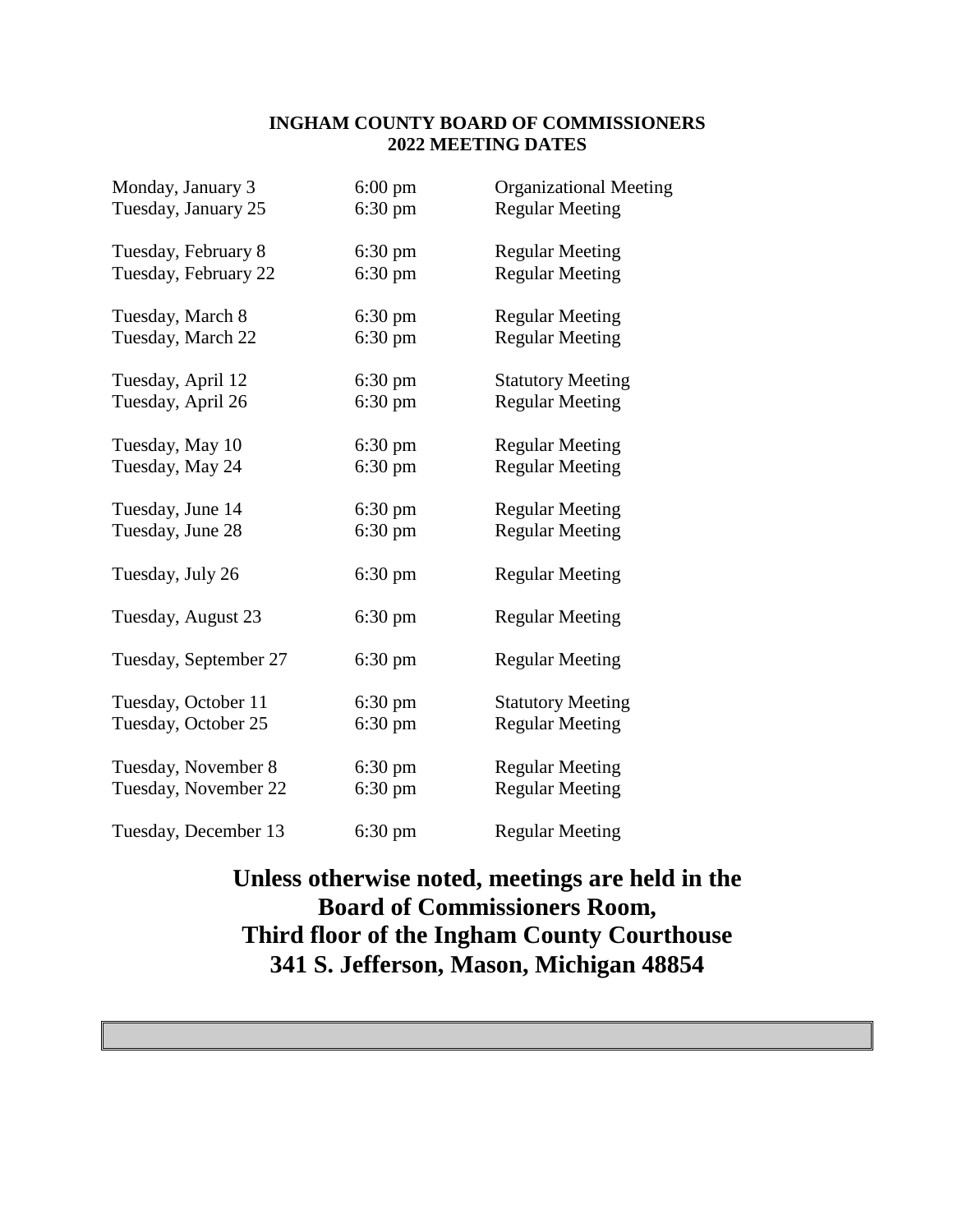<span id="page-3-0"></span>

#### *November 10, 2021 MISCELLANEOUS RESOLUTION #21-443* Sponsored By: Charles Cavell, Eileen Kowall, Robert Hoffman, Janet Jackson, Gwen Markham, Gary McGillivray, Yolanda Smith Charles *IN RE: Urging State Legislature to Amend the Michigan No-Fault Auto Insurance Reform Act to Address a Reimbursement Cap for Auto Accident Victims* Chairperson and Members of the Board:

*WHEREAS* the Michigan No-Fault Auto Insurance Reform Act of 2019 introduced a fee schedule, which took effect on July 1, 2021, that set percentage limits on how much doctors, hospitals, clinics, institutions, and persons can be paid or reimbursed for providing treatment or care to auto accident victims; and

*WHEREAS* the reimbursement rates under the Michigan No-Fault medical fee schedule limit the amount payable to a health provider for treatment or services reimbursable by Medicare, limit the reimbursement rate for care providers whose treatment or services are not covered by Medicare, and limit No-Fault coverage for inhome family provided care; and

*WHEREAS* rates for services not provided by Medicare were reduced by 45% from what providers received in January 2019; and

*WHEREAS* the new law applies retroactively the changes made to a fee schedule, which is fundamentally unfair to individuals who purchased coverage and were injured in motor vehicle accidents before the No-Fault Act was amended in 2019; and

*WHEREAS* these fee caps affect the auto accident victims who are receiving long-term care and rehabilitation paid for by the Michigan Catastrophic Claims Association (MCCA) through the per-vehicle annual fee that all Michigan drivers were once assessed; and

*WHEREAS* the MCCA's 2021 Annual Statement shows its assets are over \$27 billion and its total liabilities are slightly over \$22 billion; and

*WHEREAS* after the updated medical fee schedules have gone into effect, auto accident victims are struggling now to access even minimal care; and

*WHEREAS* some patients who are not able to find long-term catastrophic care services could be forced to leave their own homes; and

*WHEREAS* the new law is also causing a lot of payment delays, payment denials and unnecessary hurdles which patients did not have to go through prior to July 1, 2021; and

*WHEREAS* even though lifetime medical benefits are still guaranteed under the new law, they are meaningless if patients have very limited or no access to them; and

*WHEREAS* there are many Oakland County residents, and their families, who are currently benefitting, or would in the future, from services pertaining to their care, recovery and rehabilitation from catastrophic injuries but are already directly affected if the current law is not changed; and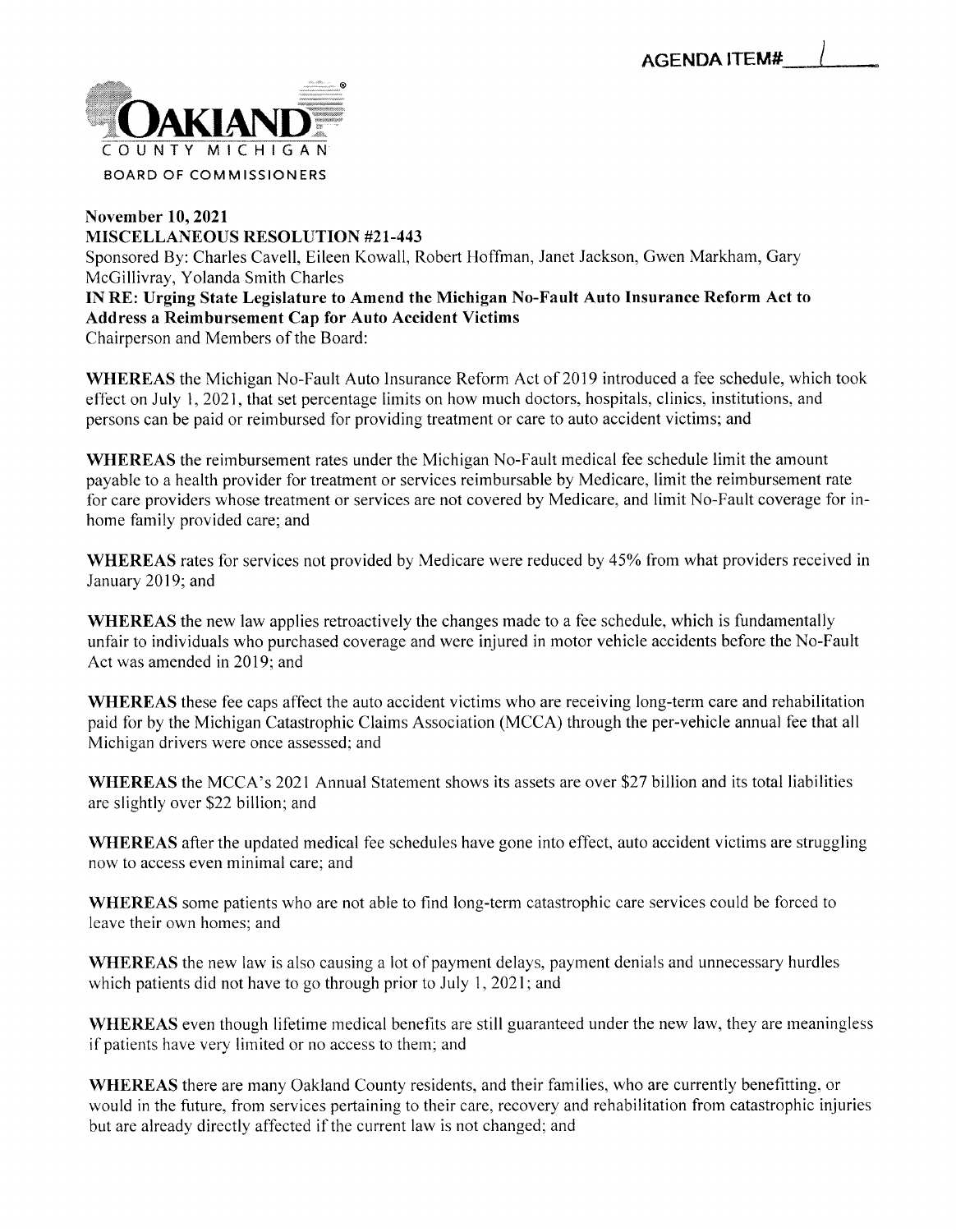*WHEREAS* significant numbers of Oakland County medical and rehabilitation businesses that serve accident victims who are covered under this law suffer income loss and could be forced to lay off employees, or even close entirely, if this reform is not changed; and

*WHEREAS* already more than 18,000 individuals with spinal cord injuries, brain injuries and other catastrophic injuries in Michigan have to find another way to receive care and support because ofthis major change to the State's No-Fault auto insurance law; and

*WHEREAS* according to the Michigan Brain Injury Provider Council (MBIPC), more than 750 patients have already lost access to medical care since the changes took effect in July; and

*WHEREAS* at least 41 Michigan-based care companies have had to either close their doors completely or discharge patients receiving benefits via No-Fault auto insurance; and

*WHEREAS* these actions have already put at least 1,500 healthcare workers out of a job; and

*WHEREAS* this is a humanitarian crisis born from a government-mandated price fix, and only the legislature can undo it; and

*WHEREAS* there is bipartisan support to address the reimbursement issues, but the House and Senate leadership have so far taken what appears to be a "wait and see" approach to the July 1, 2021, fee schedule change.

*NOW THEREFORE BE IT RESOLVED* that the Oakland County Board of Commissioners hereby urges the Michigan Legislature to amend the Michigan No-Fault Auto Insurance Reform Act to address a sustainable reimbursement cap for services provided to auto accident victims and preserve the benefits to survivors who receive long-term care paid by the Michigan Catastrophic Claims Association

*BE IT FURTHER RESOLVED* that the Oakland County Clerk/Register of Deeds is requested to forward copies of the adopted resolution to the Governor of the State of Michigan, the State Senate Majority and Minority leaders, the State House Speaker and Minority Leader, and the members of the Oakland County delegation to the Michigan Legislature.

Chairperson, the following Commissioners are sponsoring the foregoing Resolution: *Charles Cavell, Eileen Kowall, Robert Hoffman, Janet Jackson, Gwen Markham, Gary McGillivray, Yolanda Smith Charles.*

David Woodward, Commissioner

Date: November 16, 2021

Date: November 16, 2021

Lisa Brown, County Clerk / Register of Deeds

COMMITTEE TRACKING 2021-10-28 Full Board - Introduced and Referred to LAGO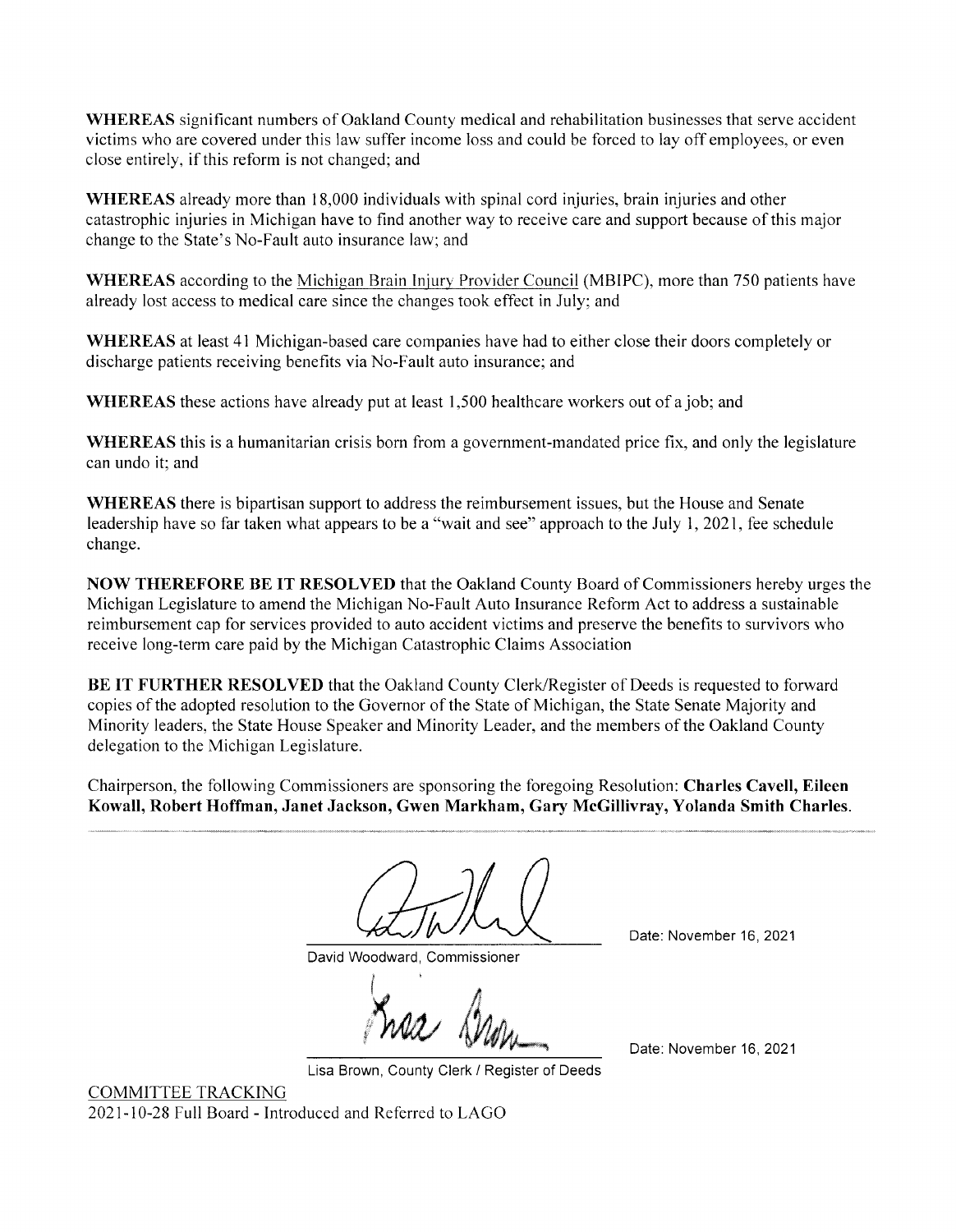2021-11-02 Legislative Affairs & Government Operations - recommend to Board 2021-11-10 Full Board

#### VOTE TRACKING

Motioned by Commissioner Christine Long seconded by Commissioner Kristen Nelson to adopt the attached Resolution: Urging State Legislature to Amend the Michigan No-Fault Auto Insurance Reform Act to Address a Reimbursement Cap for Auto Accident Victims.

Yes: David Woodward, Michael Gingell, Michael Spisz, Karen Joliat, Kristen Nelson, Eileen Kowall, Christine Long, Philip Weipert, Gwen Markham, Angela Powell, Chuck Moss, Marcia Gershenson, Yolanda Smith Charles, Charles Cavell, Penny Luebs, Janet Jackson, Robert Hoffman, Adam Kochenderfer (18) No: None (0) *Abstain:* None (0) *Absent: (0)*

*The Motion Passed.*

**ATTACHMENTS** None

#### STATE OF MICHIGAN) COUNTY OF OAKLAND)

I, Lisa Brown, Clerk of the County of Oakland, do hereby certify that the foregoing resolution is a true and accurate copy of a resolution adopted by the Oakland County Board of Commissioners on November 10, 2021, with the original record thereof now remaining in my office.

In Testimony Whereof, I have hereunto set my hand and affixed the seal ofthe Circuit Court at Pontiac, Michigan on Wednesday, November 10, 2021.

*I / 45*

Lisa Brown, Oakland County Clerk / Register of Deeds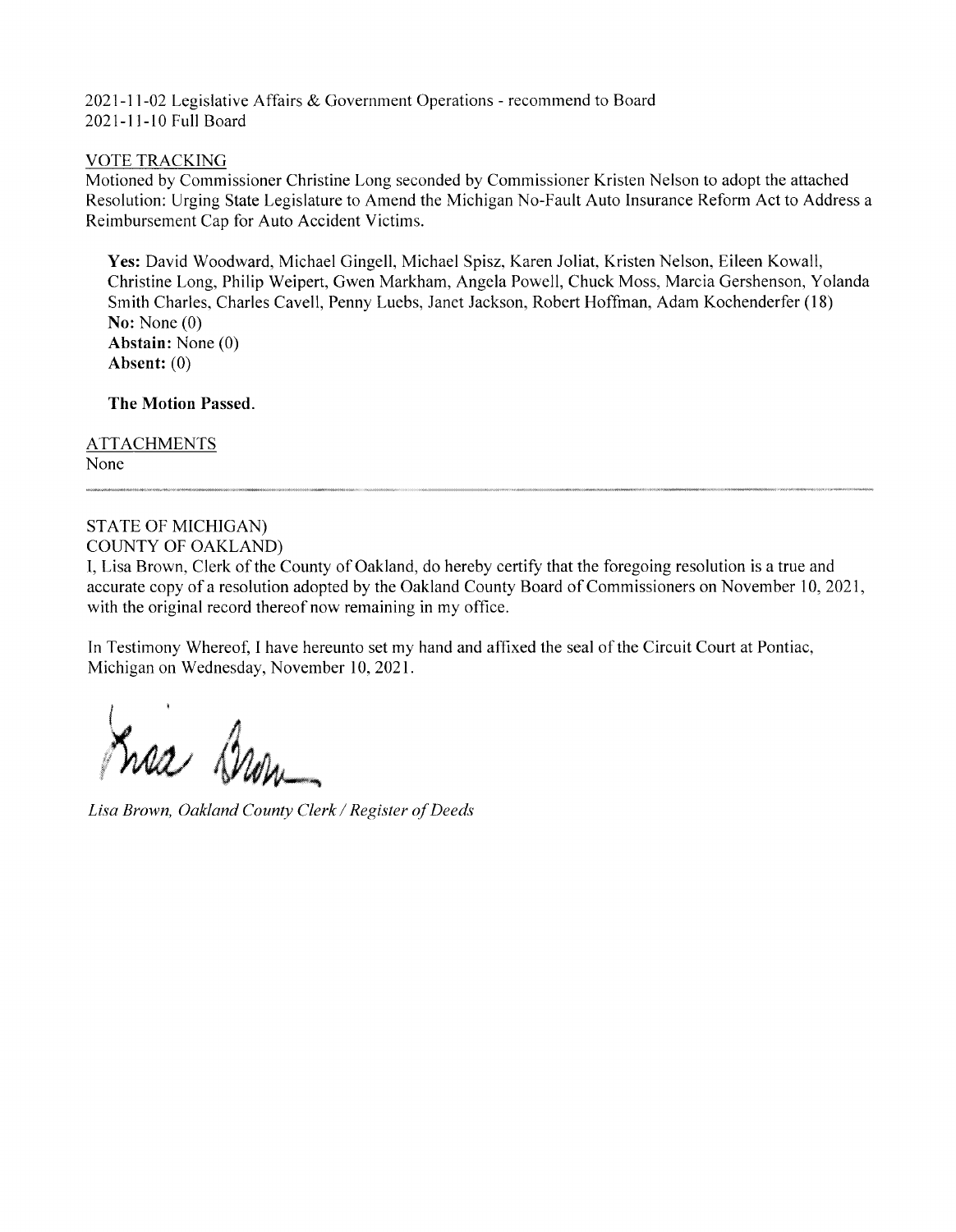

#### *21-12-125*

#### *EATON COUNTY BOARD OF COMMISSIONERS*

#### <span id="page-6-0"></span>*Resolution To Condemn Federal Vaccine & Testing Mandates*

#### *December 15,2021*

Submitted by Commissioners Reynnet, Droscha, and Mulder on behalf of the Eaton County Republican Women Alliance

#### *Introduced by the Health and Human Services Committee*

Commissioner Mott moved the approval of the following resolution. Seconded by Commissioner Reynnet.

A resolution to condemn President Joe Biden's decision to impose vaccine requirements on private and public employers and healthcare facilities receiving funds from The Centers for Medicare & Medicaid Services (CMS) and urge the Governor and Attorney General of Michigan to pursue all available avenues to challenge these unlawful mandates.

*WHEREAS,* on September 9,2021, President Biden announced his administration's plan to impose strict COVID-19 vaccine requirements on private businesses. Effective January 4, 2022, employers with over 100 employees will be required to ensure employees are vaccinated or impose burdensome weekly testing regimens; and

*WHEREAS,* on November 5, 2021, Centers for Medicare and Medicaid Services (CMS) also issued a federal vaccine mandate for staff within all Medicare and Medicaid-certified facilities including nursing homes, hospitals, dialysis facilities, ambulatory surgical settings, and home health agencies, among others, as a condition for participating in the Medicare and Medicaid programs, as well as, federal contractors, and the majority of federal workers; and

*WHEREAS,* these requirements are capricious and arbitrary, infringing on Americans' civil liberties. Health care decisions, including whether or not to get vaccinated, are deeply personal and should not be subject to governmental edicts that cannot account for unique, individual medical needs; and

WHEREAS, the vaccine requirement will impact two-thirds of the nation's private sector workforce. Imposing sanctions, such as lost employment, on the most economically vulnerable is unnecessarily cruel; and

*WHEREAS,* federal overreach will exacerbate supply chain shortages; interrupt manufacturing production; risk destabilizing our critical water, sewer, and energy infrastructure; put additional life-threatening pressure on our health care industry; cause interruption in our education system; and cause additional labor shortages across all industries; and

*WHEREAS,* employers are already experiencing significant resource and workforce shortages that will only be made worse by adding additional requirements that limit the number of workers available; and

*WHEREAS,* to date, at least 27 states have filed legal challenges or expressly stated an intention to push back against this type of federal government overreach. Resistance to the federal mandate by state leaders has been bipartisan, as three states with Democrat governors - Kansas, Kentucky, and Louisiana - have joined the lawsuits. However, Governor Gretchen Whitmer and Attorney General Dana Nessel have thus far acquiesced to President Biden's intrusion upon our state's sovereignty and policymaking process; and

*WHEREAS,* on September 7,2021, the administrator of the Eaton County Healing and Recovery center, Martha Richard, stated during her Semi-Annual Update that the vaccine mandate would further exacerbate staffing shortage; and

*WHEREAS,* on November 6, 2021, the U.S. Court of Appeals for the Fifth Circuit placed a hold on President Biden's vaccine mandate; and

WHEREAS, on November 12, 2021, the U.S Court of Appeals for the Fifth Circuit, further affirmed, it's hold on the vaccine mandate; and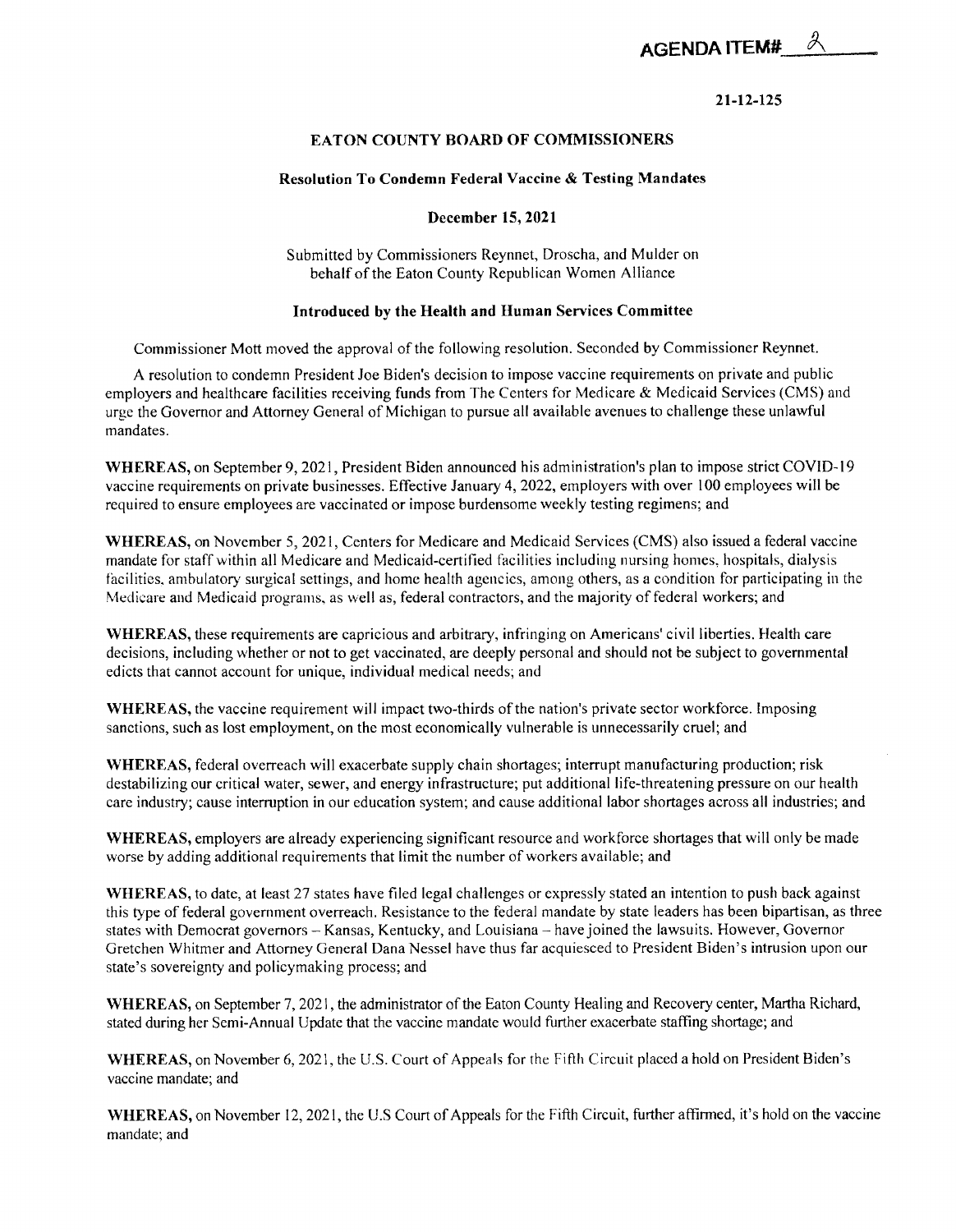*WHEREAS,* on November 29,2021, The US District Court of Missouri ruled against implementation and enforcement of CMS vaccine mandates; and

WHEREAS, on November 30, 2021, a federal judge issued a preliminary injunction to halt implementation of the President's mandate for health care workers, which had been set to being this week; and

WHEREAS, on December 2, 2021, the President clearly articulated that his policy goals for the business and medical communities has not changed or evolved in light of the afore mentioned judicial action. While announcing his Winter Covid 19 plan, President Biden stated he believes that " all Americans can rally around" this plan and stated that the plan, including vaccine mandates, "should get bipartisan support.", and left ALL of the afore mentioned vaccine mandates in place, with implementation pending judicial review.

*NOW HERE BY, BE IT RESOLVED,* by the Eaton County Board of Commissioners, That we, on behalf ofthe citizens of Eaton County, condemn President Biden's decision to impose vaccine requirements on both public and private employers; and

*BE IT FURTHER RESOLVED,* that we call upon Governor Gretchen Whitmer and Attorney General Dana Nessel to join those leaders who have filed suit to protect the interests of their states and their citizens and pursue all available avenues to challenge President Biden's unlawful mandate; and

**BE** IT FURTHER RESOLVED, that copies of this resolution be transmitted to the President of the United States, the Governor of the State of Michigan, the Michigan Attorney General, and the commissioners of the other Michigan counties.

AYES: Commissioners Barnes, Mulder, Droscha, Reynnet, Ridge, Lautzenheiser, Mott, Rogers and Whittum. NAYS: Commissioner Augustine, Haskell, Pearl-Wright, Whitacre, Mudry, and Brehler. Carried.

I certify that the foregoing is a true and accurate copy of a resolution adopted by the Eaton County Board of Commissioners at its meeting held on December 15, 2021, and that notice of such meeting was given as provided by law.

*/Lhq~u~< y~&A-L\*s+4JtJLj* Eaton County Clerk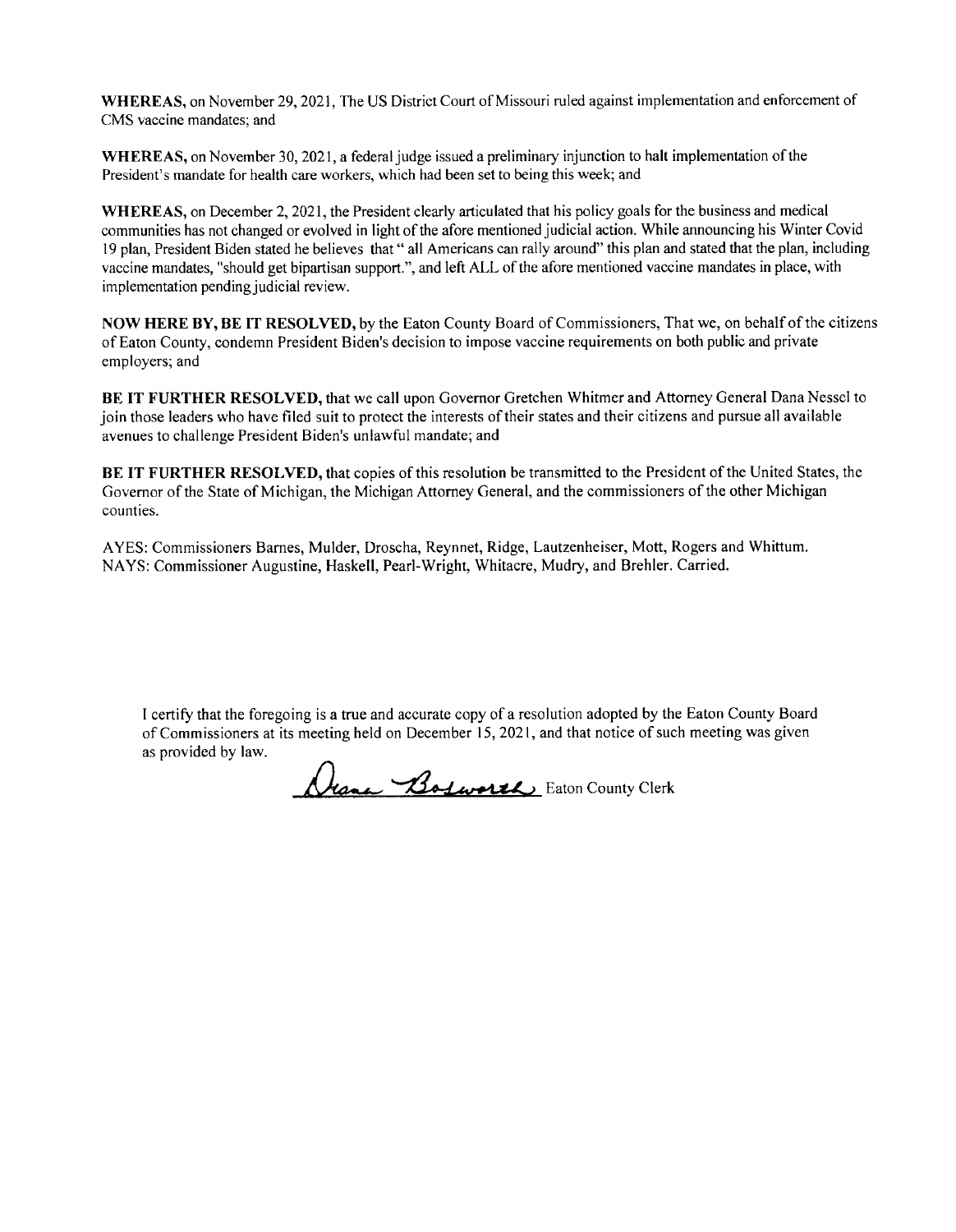<span id="page-8-0"></span>



#### *NOTICE OF INTENT TO PREPARE A MASTER PLAN AMENDMENT*

CITYOF MASON, INGHAM COUNTY, MICHIGAN

December 6, 2021

Ingham County Board of Commissioners c/o Becky Bennett Ingham County Courthouse PO Box 319 Mason, Ml 48854

In accordance with the requirements of the Michigan Planning Enabling Act, PA33 of 2008, as amended, this letter serves as notice that the City of Mason, Ingham County, Michigan, is initiating the process of creating its Master Plan. We ask for your cooperation and assistance in this plan update as the City moves towards Redevelopment Ready Certification through the Michigan Economic Development Corporation's Redevelopment Ready Communities (RRC) program.

Later in the process, the City will be sending a draft copy of the Plan for your review and comment, as required by the Act. We would appreciate your comments regarding the Plan's content and how you feel it may affect planning efforts in your community. Unless you specifically request that we do otherwise, we intend to distribute the draft electronically. We thank you in advance for your cooperation and assistance. Please direct any correspondence or questions to me via email at elizabethh@mason.mi.us or by phone at 517-978-0206.

Thank yo Elizabéth A. Hude, AICP

Community Development Director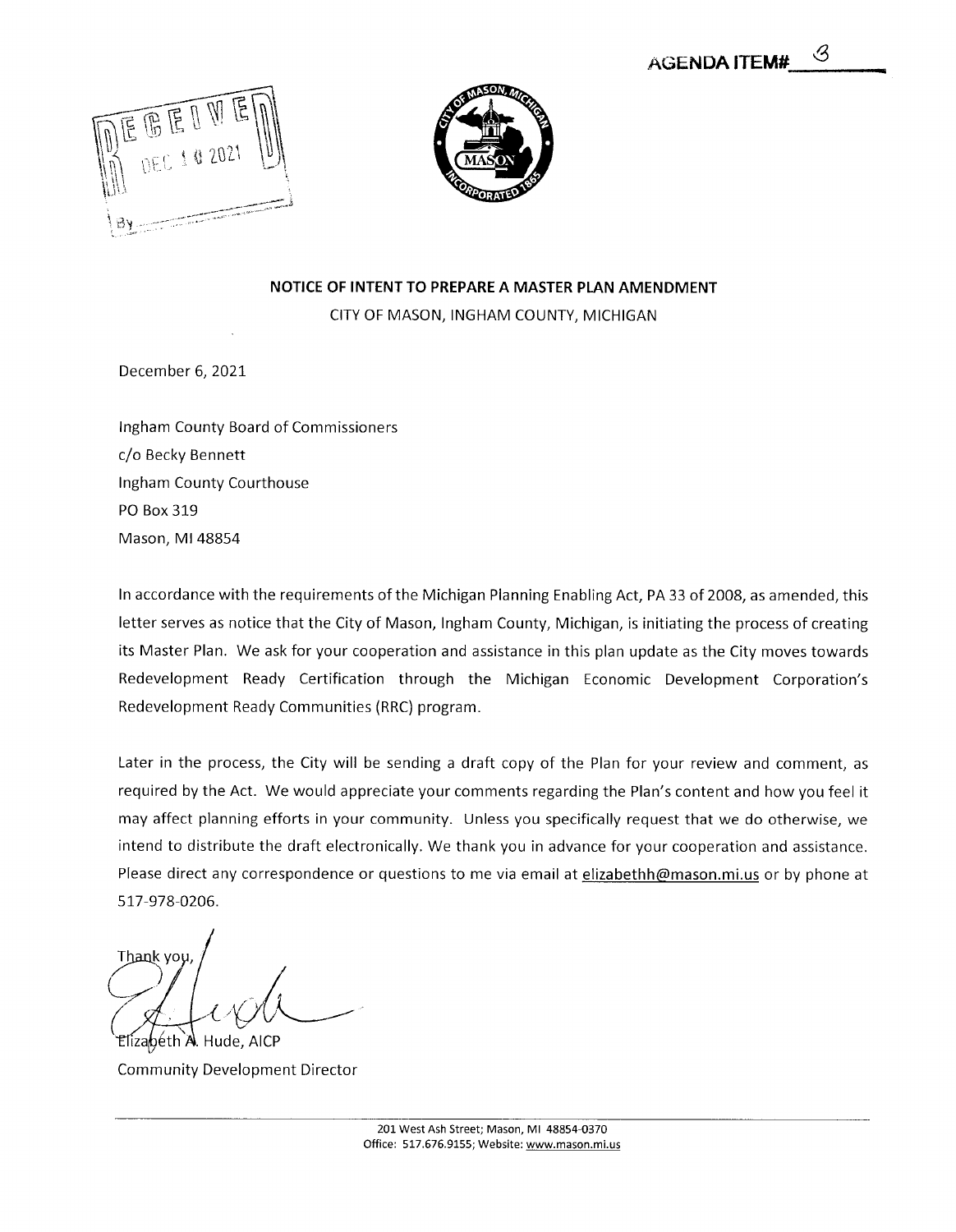<span id="page-9-0"></span>From: Nick Royal <nicholas.c.royal@gmail.com> *Sent:* Monday, December 13, 2021 10:34 AM To: Elisabeth Bliesener <EBIiesener@ingham.org> *Subject:* Re: EOC Meeting - Monday, December 13, 2021 (In Person/Zoom)

Hi Elisabeth,

I regret to inform you that I respectfully resign from the EOC. As I have moved from the area and remote engagement is limited, the logistics don't work. I send you and the group my best.

Be Well, Nick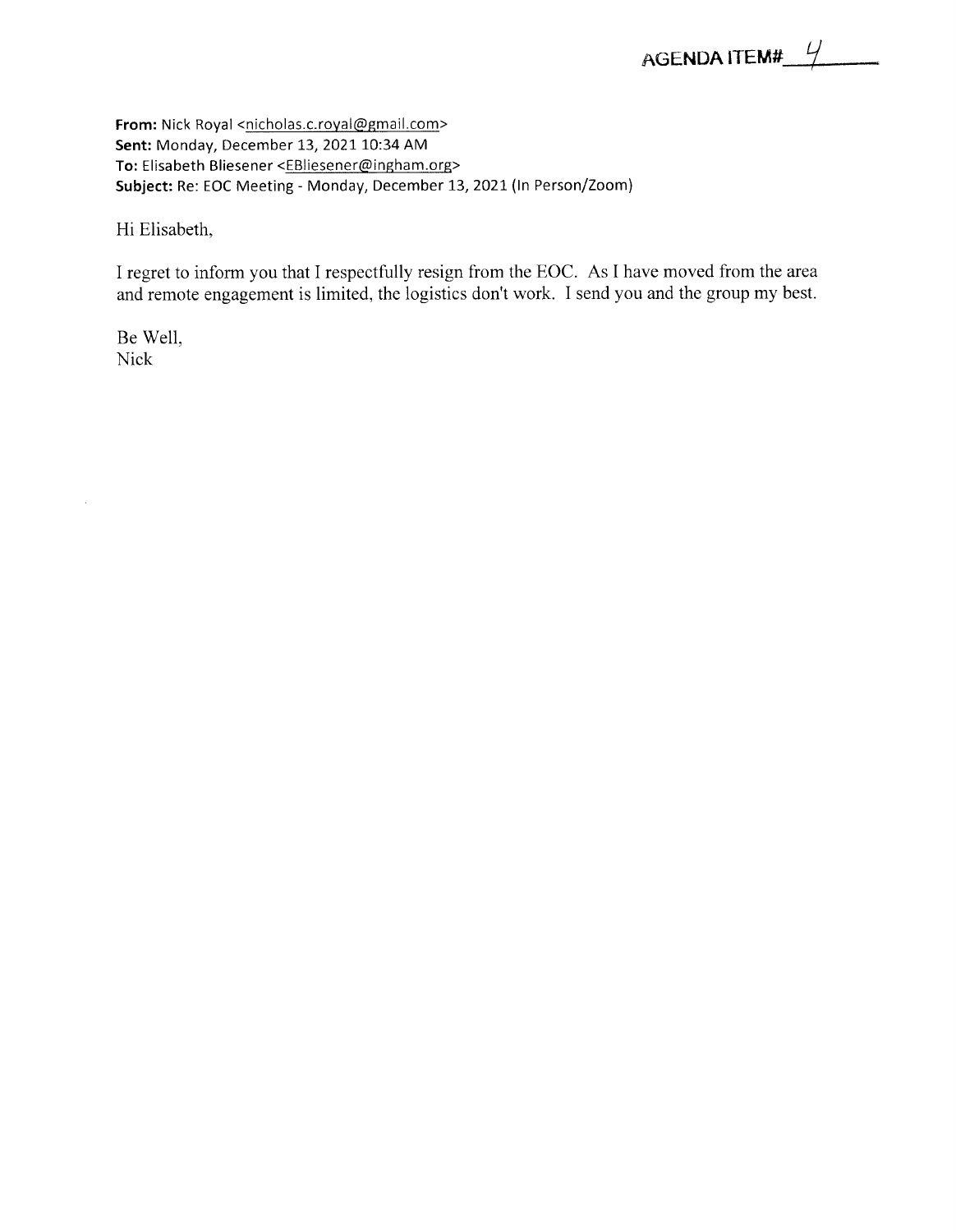## INGHAM COUNTY BOARD OF COMMISSIONERS

## <span id="page-10-0"></span>**RESOLUTION APPROVING THE 2022 - 2024 COLLECTIVE BARGAINING AGREEMENT WITH THE OPEIU TECHNICAL CLERICAL UNIT**

## **RESOLUTION #22 –**

WHEREAS, a collective bargaining agreement (CBA) has been reached between representatives of Ingham County and the OPEIU Technical Clerical Unit for the period January 1, 2022 through December 31, 2024; and

WHEREAS, the agreement includes: a term of 3 years (January 1, 2022 – December 31, 2024), a wage scale adjustment and a 3% increase effective with the first full pay period on or after January 1, 2022, a 2% increase effective the first full pay period on or after January 1, 2023, and a 2% increase effective the first full pay period on or after January 1, 2024; and

WHEREAS, the agreement also includes an increase in the clothing/boot allowance to \$300 per year, and the addition of the Juneteenth holiday.

THEREFORE BE IT RESOLVED, that the Ingham County Board of Commissioners hereby approves the 2022 - 2024 collective bargaining agreement between Ingham County and the OPEIU Technical Clerical Unit and authorizes the Board Chairperson to sign the agreement upon approval as to form by the County Attorney.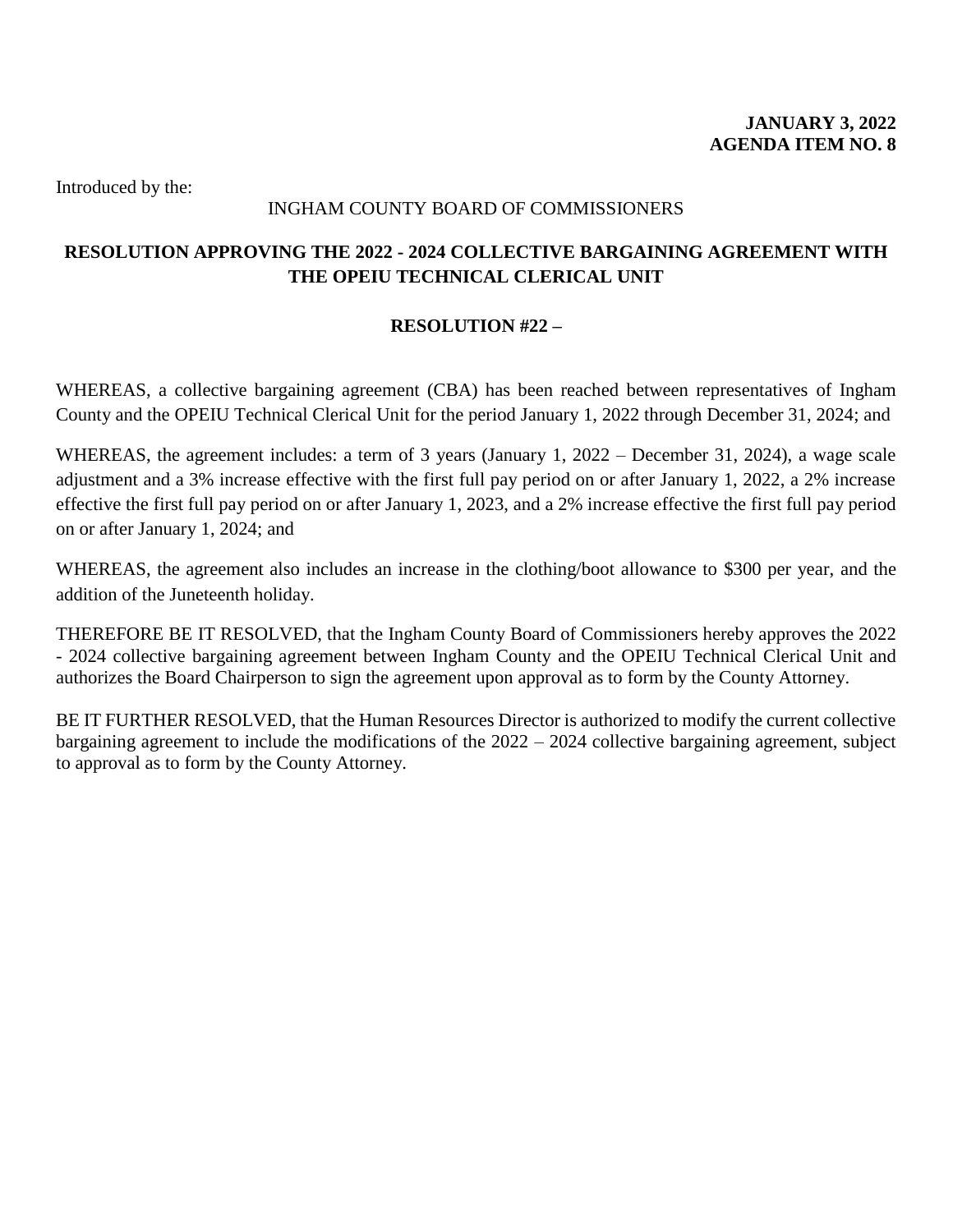## INGHAM COUNTY BOARD OF COMMISSIONERS

## <span id="page-11-0"></span>**RESOLUTION APPROVING THE 2022 - 2024 COLLECTIVE BARGAINING AGREEMENT WITH THE OPEIU SUPERVISORY UNIT**

## **RESOLUTION #22 –**

WHEREAS, a collective bargaining agreement (CBA) has been reached between representatives of Ingham County and the OPEIU Supervisory Unit for the period January 1, 2022 through December 31, 2024; and

WHEREAS, the agreement includes: a term of 3 years (January 1, 2022 – December 31, 2024), a wage scale adjustment and a 3% increase effective with the first full pay period on or after January 1, 2022, a 2% increase effective the first full pay period on or after January 1, 2023, and a 2% increase effective the first full pay period on or after January 1, 2024; and

WHEREAS, the agreement also includes an increase in on-call pay to \$25 per day; the addition of an "accessible" pay provision of \$5 per day; an increase in the clothing/boot allowance to \$300 per year; and the addition of the Juneteenth holiday.

THEREFORE BE IT RESOLVED, that the Ingham County Board of Commissioners hereby approves the 2022 - 2024 collective bargaining agreement between Ingham County and the OPEIU Supervisory Unit and authorizes the Board Chairperson to sign the agreement upon approval as to form by the County Attorney.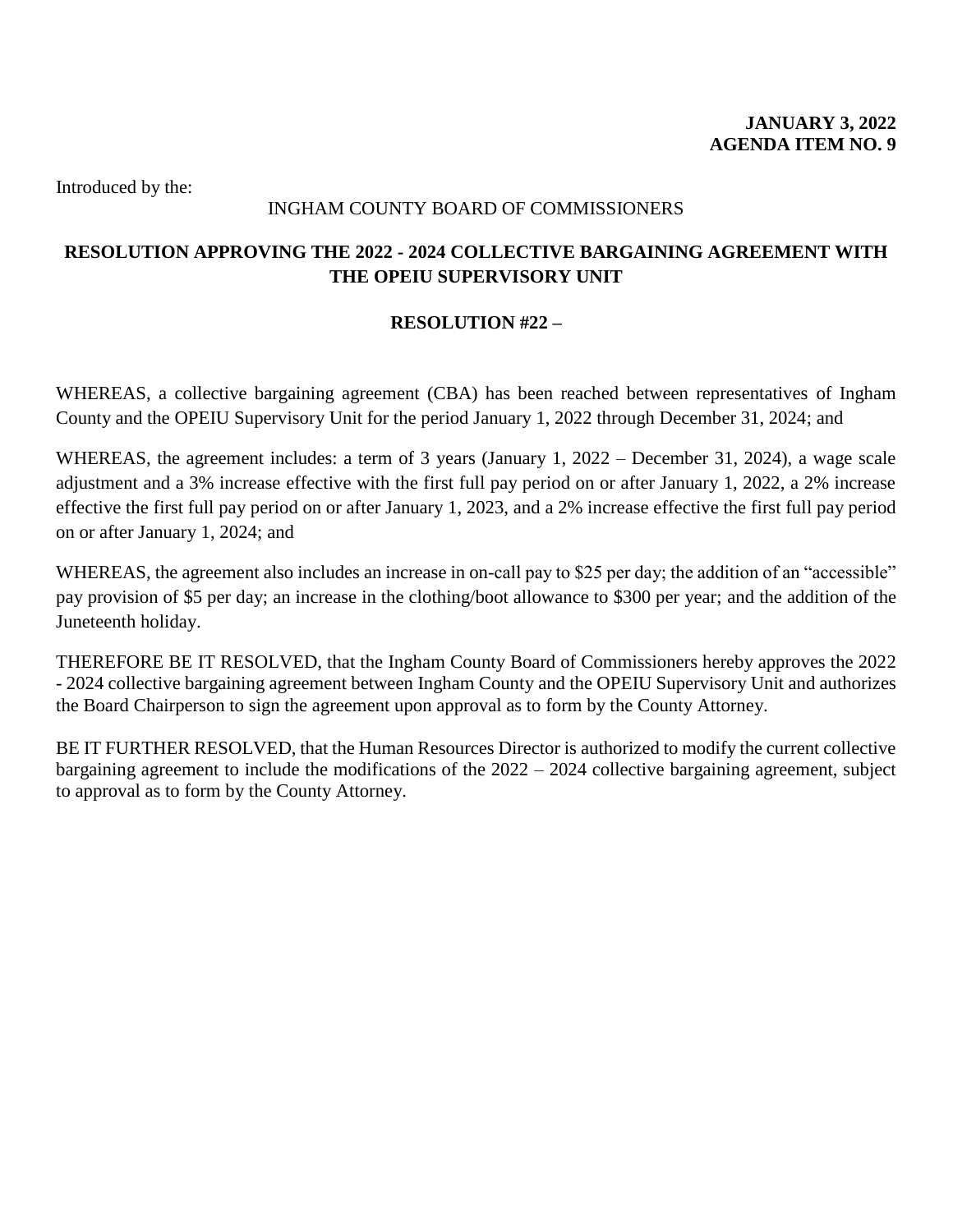## INGHAM COUNTY BOARD OF COMMISSIONERS

## <span id="page-12-0"></span>**RESOLUTION APPROVING THE 2022 - 2024 COLLECTIVE BARGAINING AGREEMENT WITH THE OPEIU FAMILY COURT UNIT**

## **RESOLUTION #22 –**

WHEREAS, a collective bargaining agreement (CBA) has been reached between representatives of Ingham County, the 30<sup>th</sup> Circuit Court Family Division, and the OPEIU Family Court Unit for the period January 1, 2022 through December 31, 2024; and

WHEREAS, the agreement includes: a term of 3 years (January 1, 2022 – December 31, 2024), a wage scale adjustment and a 3% increase effective with the first full pay period on or after January 1, 2022, a 2% increase effective the first full pay period on or after January 1, 2023, and a 2% increase effective the first full pay period on or after January 1, 2024; and

WHEREAS, the agreement also adds the Juneteenth holiday and the change of all references to employees to gender neutral language throughout the CBA.

THEREFORE BE IT RESOLVED, that the Ingham County Board of Commissioners hereby approves the 2022 - 2024 collective bargaining agreement between Ingham County, the 30<sup>th</sup> Circuit Court Family Division, and the OPEIU Family Court Unit and authorizes the Board Chairperson to sign the agreement upon approval as to form by the County Attorney.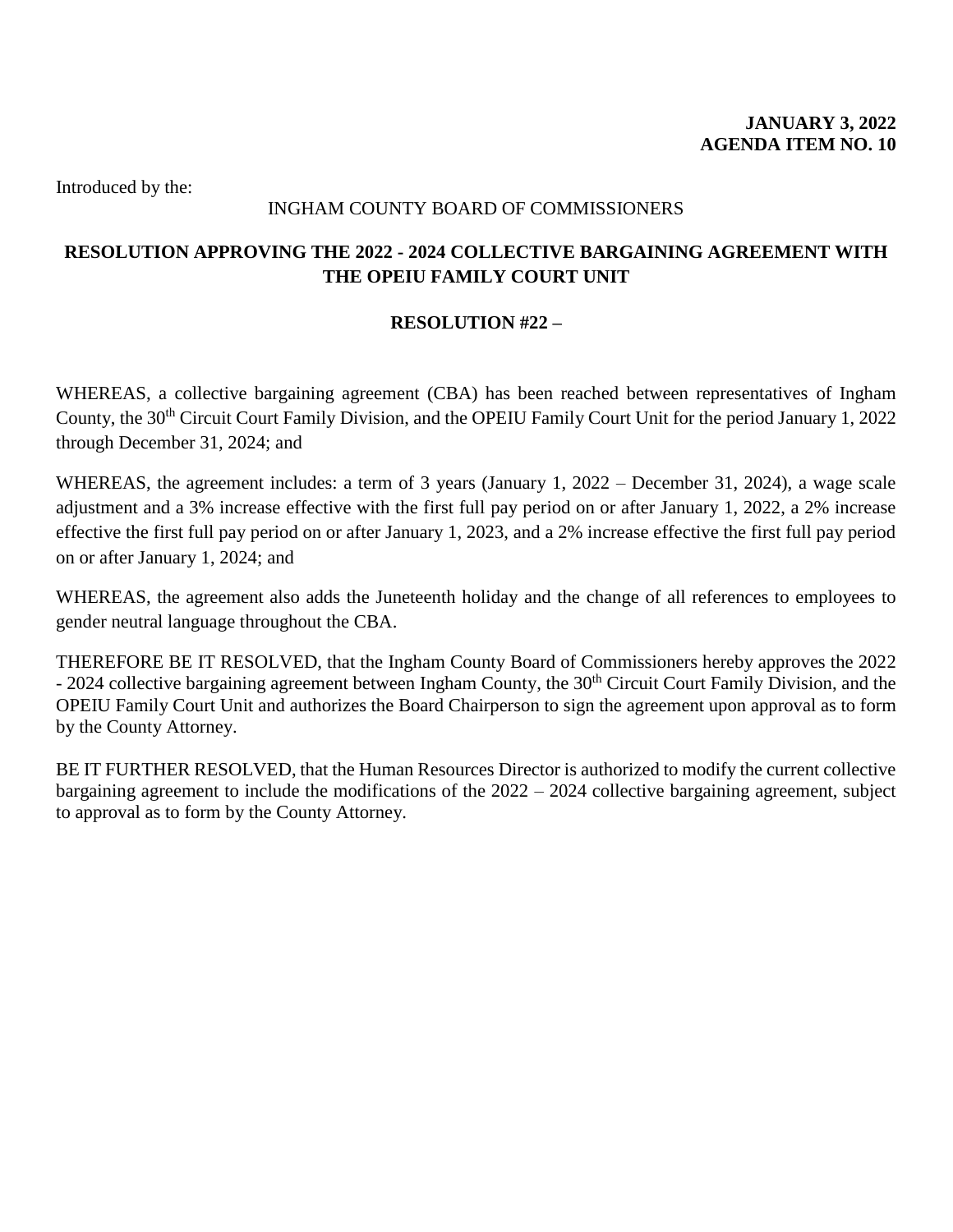## INGHAM COUNTY BOARD OF COMMISSIONERS

## <span id="page-13-0"></span>**RESOLUTION TO APPROVE A LETTER OF UNDERSTANDING BETWEEN THE COUNTY OF INGHAM & THE TECHNICAL, PROFESSIONALS & OFFICEWORKERS ASSOCIATION OF MICHIGAN (TPOAM)**

## **RESOLUTION #22 –**

WHEREAS, the COUNTY OF INGHAM, a municipal body corporate of the State of Michigan (the "Employer") and the Technical, Professionals and Officeworkers Association of Michigan (TPOAM) have agreed to a collective bargaining agreement from January 1, 2021, through December 31, 2021 (CBA); and

WHEREAS, the collective bargaining agreement in Appendix A, Section 2 eliminates a one-year step for employees hired after September 19, 2011; and

WHEREAS, the parties have agreed to reinstate the one-year step for eligible employees effective January 1, 2020; and

WHEREAS, the Employer is agreeable to providing a lump-sum payment equal to the one-year step that employees would have received if the employee became eligible for such step after January 1, 2020; and

WHEREAS, the financial impact to Ingham County will be up to and not exceed \$25,000; and

WHEREAS, the parties agree that this agreement has no impact for employees whose years of service exceed the one-year step after such was re-implemented on January 1, 2020.

THEREFORE, BE IT RESOLVED, the Ingham County Board of Commissioners hereby approves the modification of Appendix A, Section 2 of the CBA to add the one-year step in the wage schedule back in for all employees effective January 1, 2020.

BE IT FURTHER RESOLVED, the Chairperson of the Ingham County Board of Commissioners is authorized to sign any necessary contract documents consistent with this resolution upon approval as to form by the County Attorney.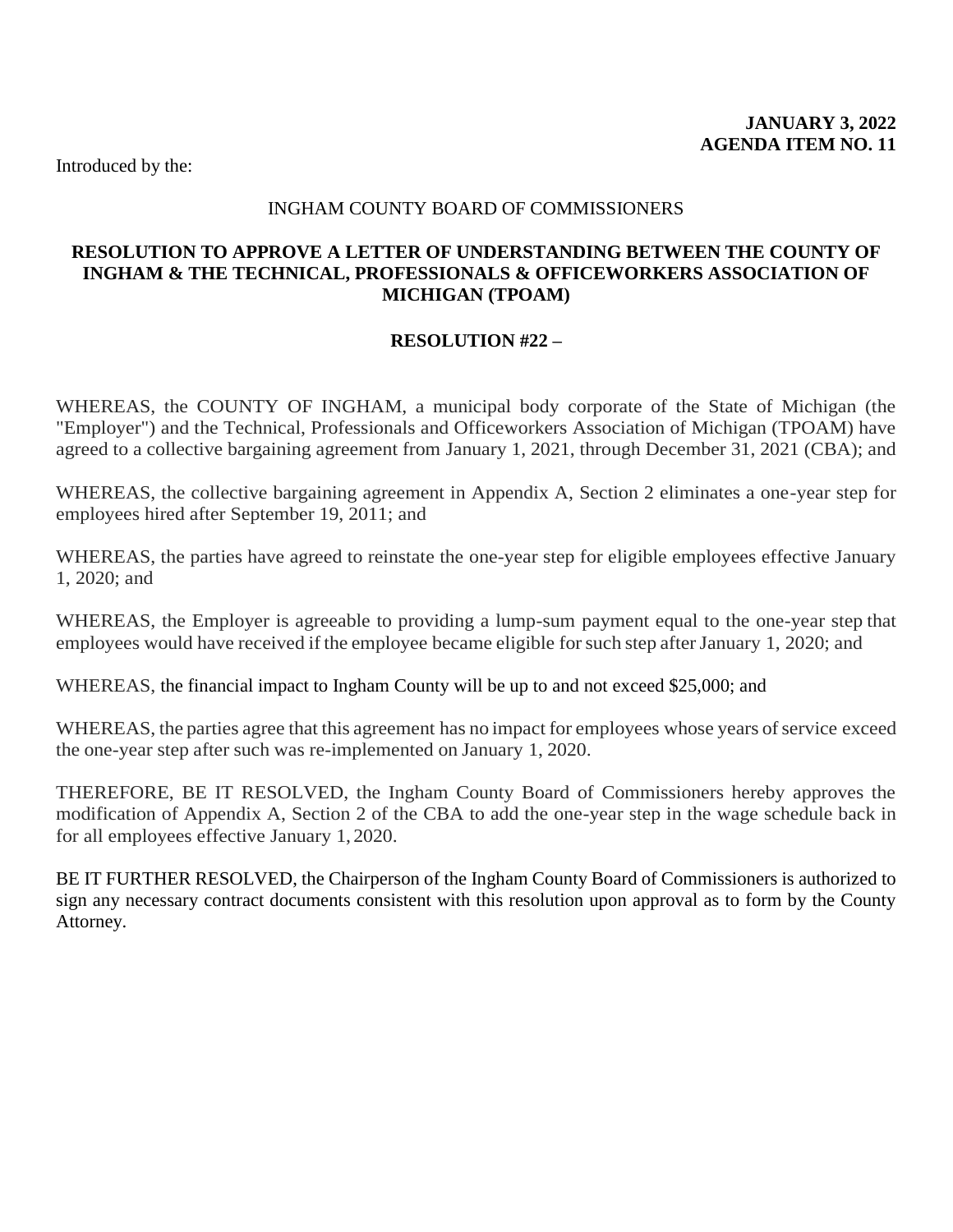## INGHAM COUNTY BOARD OF COMMISSIONERS

## <span id="page-14-0"></span>**RESOLUTION APPROVING THE 2022 - 2024 COLLECTIVE BARGAINING AGREEMENT WITH THE UAW ZOO UNIT**

## **RESOLUTION #22 –**

WHEREAS, a collective bargaining agreement (CBA) has been reached between representatives of Ingham County and the UAW Zoo Unit for the period January 1, 2022 through December 31, 2024; and

WHEREAS, the agreement includes: a term of 3 years (January 1, 2022 – December 31, 2024), a wage scale adjustment and a 3% increase effective with the first full pay period on or after January 1, 2022, a 2% increase effective the first full pay period on or after January 1, 2023, and a 2% increase effective the first full pay period on or after January 1, 2024; and

WHEREAS, the agreement also includes modification of Article 22, Section 4, for notification of a sick leave absence; modification of Article 13, Section 2, Step 1, providing for a grievance to be written by the union and impacted employee(s); updating numerical references in job titles; elimination of specific health insurance language and addition of a reference that insurance is determined annually by the Health Care Coalition; modification of probationary period duration language to refer to hours rather than days; elimination of the cap on the use of sick leave for family illness in Article 16, Section 1(C)(3); modification of Article 16, Section 2, Funeral Leave, so that all family members listed in the current CBA are included in the definition of "immediate family"; an increase in the maximum accumulation of vacation hours to 400 hours while maintaining the maximum payout of vacation hours at 300 hours; modification of Article 24, Section 3, Longevity Freeze, on a prospective basis only, such that the employees who were previously frozen shall be restored to the longevity step they should be on if they had not been frozen; expansion of applicability of the boot allowance to all boots; and the addition of the Juneteenth holiday.

THEREFORE BE IT RESOLVED, that the Ingham County Board of Commissioners hereby approves the 2022 - 2024 collective bargaining agreement between Ingham County and the UAW Zoo Unit and authorizes the Board Chairperson to sign the agreement upon approval as to form by the County Attorney.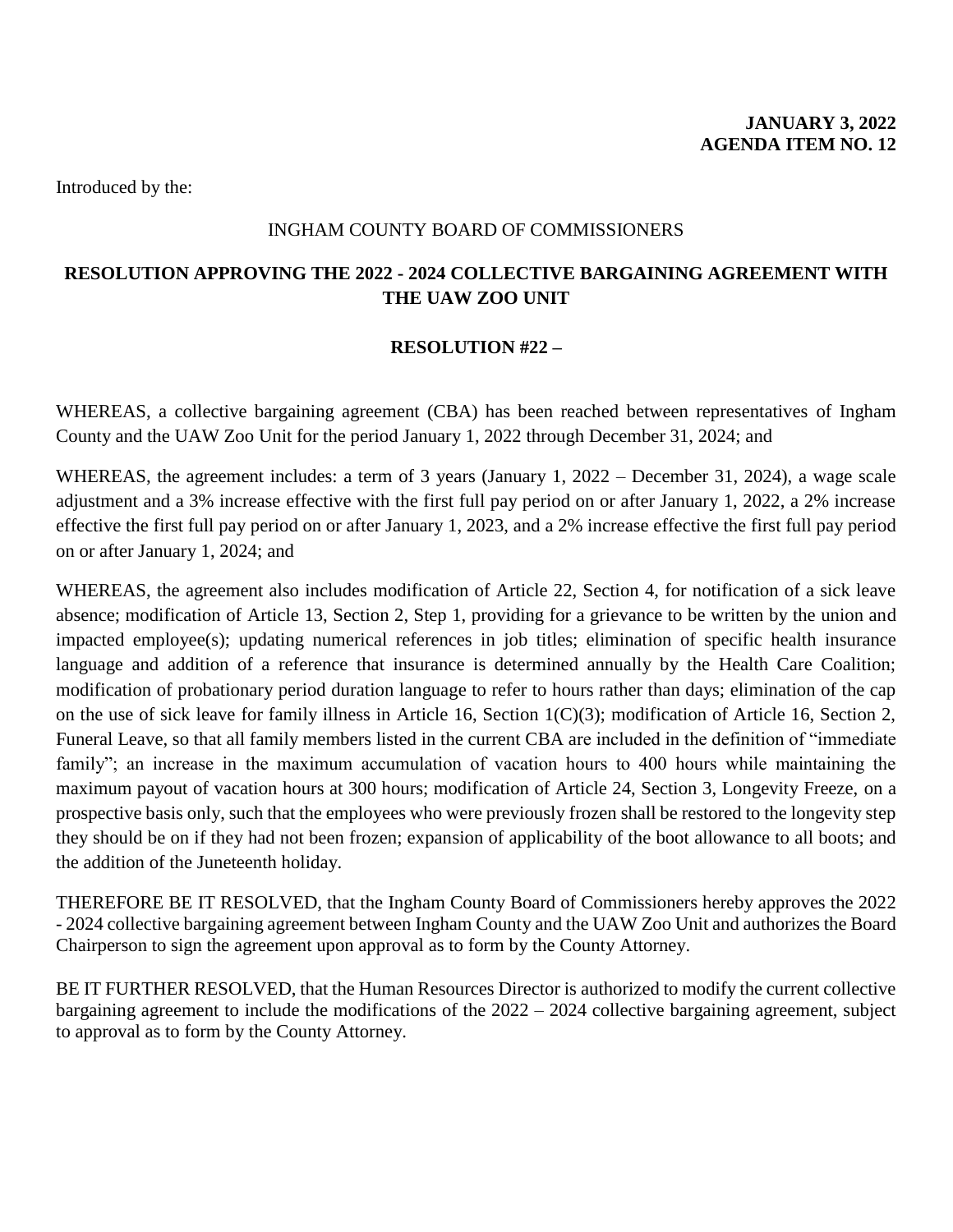## INGHAM COUNTY BOARD OF COMMISSIONERS

## <span id="page-15-0"></span>**RESOLUTION APPROVING THE 2022 - 2024 COLLECTIVE BARGAINING AGREEMENT WITH THE ICEA ASSISTANT PROSECUTING ATTORNEYS UNIT**

## **RESOLUTION #22 –**

WHEREAS, a collective bargaining agreement (CBA) has been reached between representatives of Ingham County, the Ingham County Prosecuting Attorney, and the ICEA Assistant Prosecuting Attorneys Unit for the period January 1, 2022 through December 31, 2024; and

WHEREAS, the agreement includes: a term of 3 years (January 1, 2022 – December 31, 2024), a wage scale adjustment and a 3% increase effective with the first full pay period on or after January 1, 2022, a 2% increase effective the first full pay period on or after January 1, 2023, and a 2% increase effective the first full pay period on or after January 1, 2024; and

WHEREAS, the agreement also includes an increase in the maximum accrual to 400 hours for vacation hours in Article 15, Section 3; eliminates the cap on the use of sick leave for family illness in Article 16, Section 1(C)(3); modifies Article 16, Section 2, Funeral Leave, so that all family members listed in the current CBA are included in the definition of "immediate family"; modifies Article 19, Longevity Plan, on a prospective basis only, such that the employees who were previously frozen shall be restored to the longevity step they should be on if they had not been frozen; and adds the Juneteenth holiday.

THEREFORE BE IT RESOLVED, that the Ingham County Board of Commissioners hereby approves the 2022 - 2024 collective bargaining agreement between Ingham County, the Ingham County Prosecutor, and the ICEA Assistant Prosecuting Attorneys Unit and authorizes the Board Chairperson to sign the agreement upon approval as to form by the County Attorney.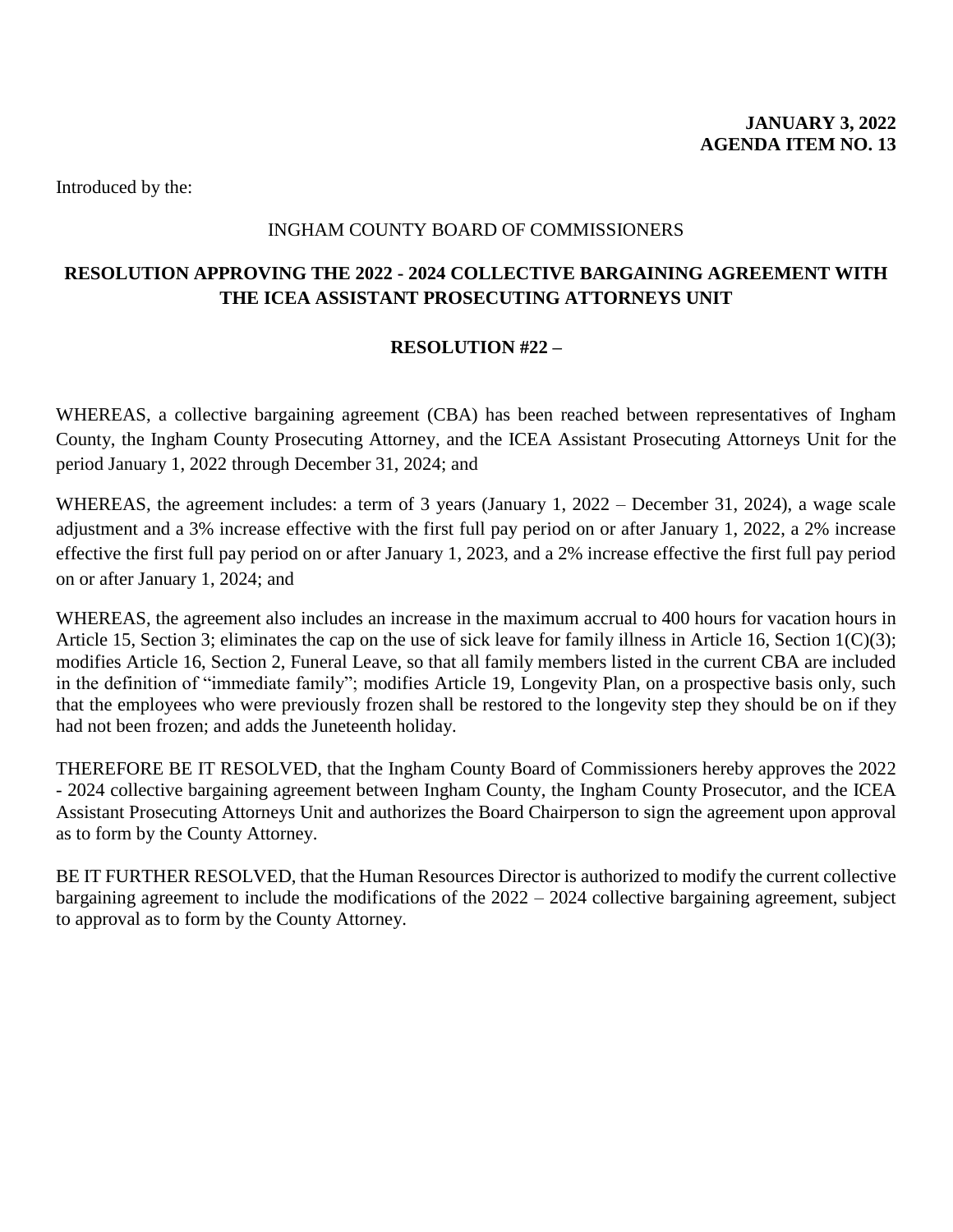## <span id="page-16-0"></span>INGHAM COUNTY BOARD OF COMMISSIONERS

## **RESOLUTION TO APPROVE SETTLEMENT OF LAWSUIT PATRICIA KIDD vs INGHAM COUNTY**

## **RESOLUTION #22 –**

WHEREAS, the County Services and Finance Committees respectively approved the proposed settlement of the lawsuit as recommended by the County Attorney.

BE IT RESOLVED that the settlement of the Federal Court lawsuit entitled *Patricia Kidd v Ingham County* is approved in the amount as tentatively negotiated by the County's Attorney subject to Board approval, and tentatively agreed to by the Plaintiff.

BE IT FURTHER RESOLVED that the County's Attorney is directed to prepare a Settlement Agreement reflecting the approved terms to be executed by the Board Chairperson on behalf of Ingham County consistent with the County Attorney's recommendation, and to prepare and file a Stipulation and Order of Dismissal with the U.S. District Court.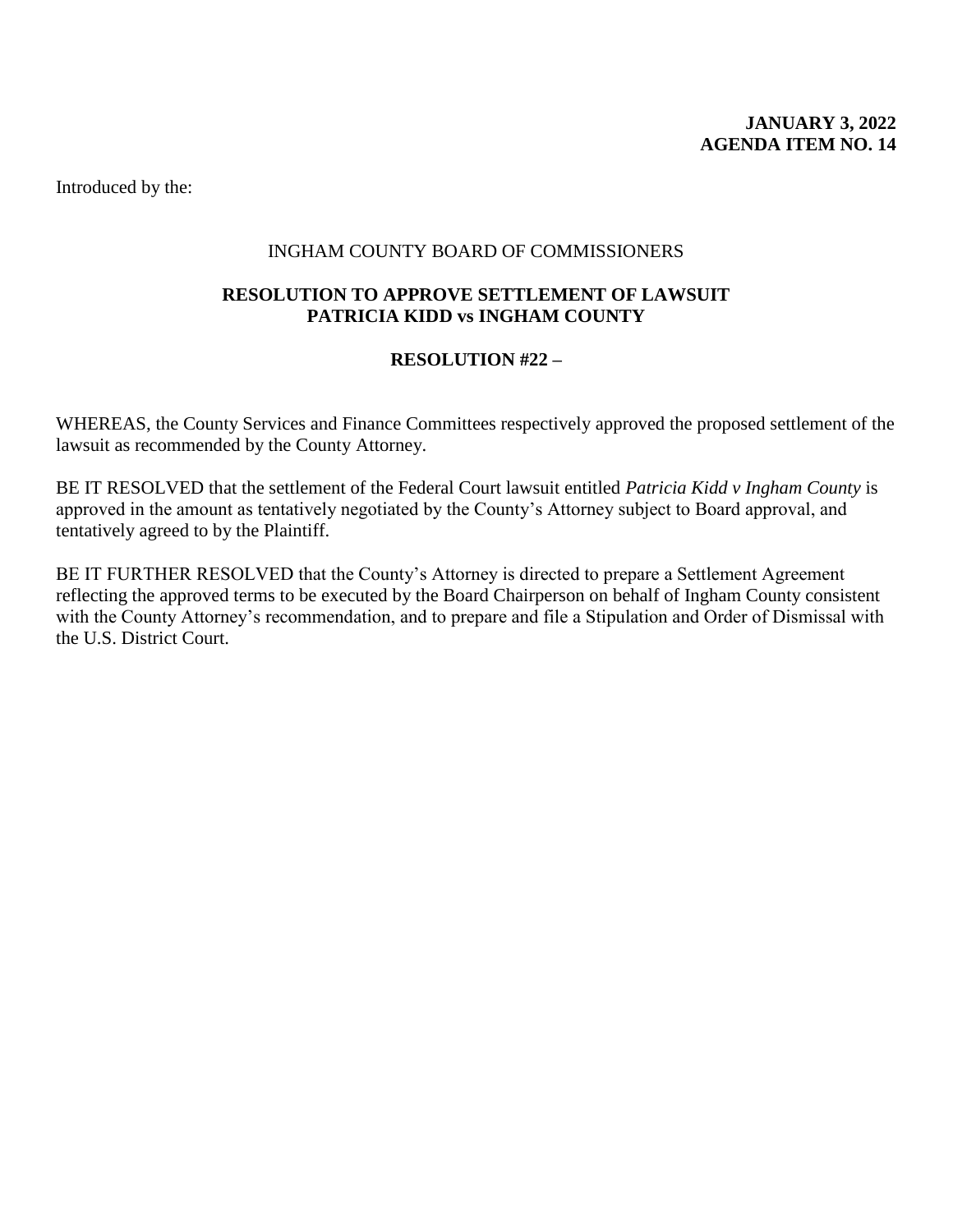## <span id="page-17-0"></span>**LATE RESOLUTIONS**

RESOLUTION APPRO[VING THE 2022 - 2024 COLLECT](#page-18-0)IVE BARGAINING AGREEMENT WITH THE UAW TOPS UNIT

RESOLUTION APPROVING THE 2022 - 2024 COLLECTIVE BARGAINING AGREEMENT WITH TH[E TEAMSTERS LOCAL 243 ZOO SUPERVISORY UNIT](#page-19-0)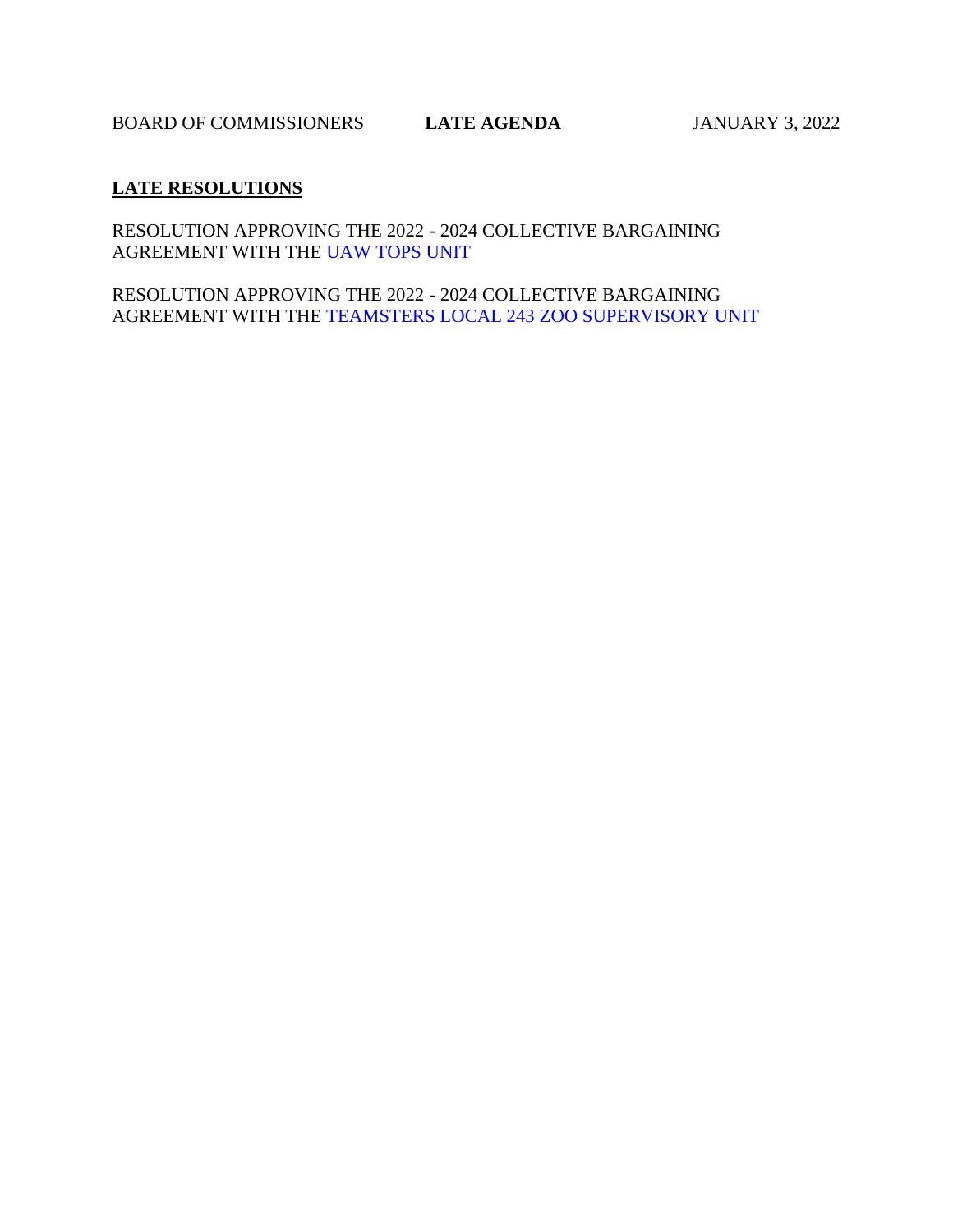### INGHAM COUNTY BOARD OF COMMISSIONERS

## <span id="page-18-0"></span>**RESOLUTION APPROVING THE 2022 - 2024 COLLECTIVE BARGAINING AGREEMENT WITH THE UAW TOPS UNIT**

## **RESOLUTION #22 –**

WHEREAS, a collective bargaining agreement (CBA) has been reached between representatives of Ingham County and the UAW TOPS Unit for the period January 1, 2022 through December 31, 2024; and

WHEREAS, the agreement includes: a term of 3 years (January 1, 2022 – December 31, 2024), a wage scale adjustment and a 3% increase effective with the first full pay period on or after January 1, 2022, a 2% increase effective the first full pay period on or after January 1, 2023, and a 2% increase effective the first full pay period on or after January 1, 2024; and

WHEREAS, the agreement also includes modification of Article 22, Section 4, for notification of a sick leave absence; modification of Article 14, Section 2, Step 1, providing for a grievance to be written by the union and impacted employee(s); for Circuit Court and Probate Court employees, modify Article 12, Section 4 to change the trial period in a new position to 30 days from 90 days; eliminate specific health insurance language and reference that insurance is determined annually by the Health Care Coalition; modify probationary period duration language to refer to hours rather than days and have seniority begin on the start date of the position; elimination of the cap on the use of sick leave for family illness in Article 16, Section  $1(C)(3)$ ; modification of Article 16, Section 2, Funeral Leave, so that all family members listed in the current CBA are included in the definition of "immediate family"; an increase in the maximum accumulation of vacation hours to 400 hours while maintaining the maximum payout of vacation hours at 300 hours; modification of Article 24, Section 3, Longevity Freeze, on a prospective basis only, such that the employees who were previously frozen shall be restored to the longevity step they should be on if they had not been frozen; modification of Article 33, Section 1, Reclassification, such than an employee may submit a request for reclassification not more than once every 12 months with any upward movement in grade effective the first full pay period following submission of the request and no decrease in pay to the incumbent in the event of downward movement in grade; and the addition of the Juneteenth holiday.

THEREFORE BE IT RESOLVED, that the Ingham County Board of Commissioners hereby approves the 2022 - 2024 collective bargaining agreement between Ingham County and the UAW TOPS Unit and authorizes the Board Chairperson to sign the agreement upon approval as to form by the County Attorney.